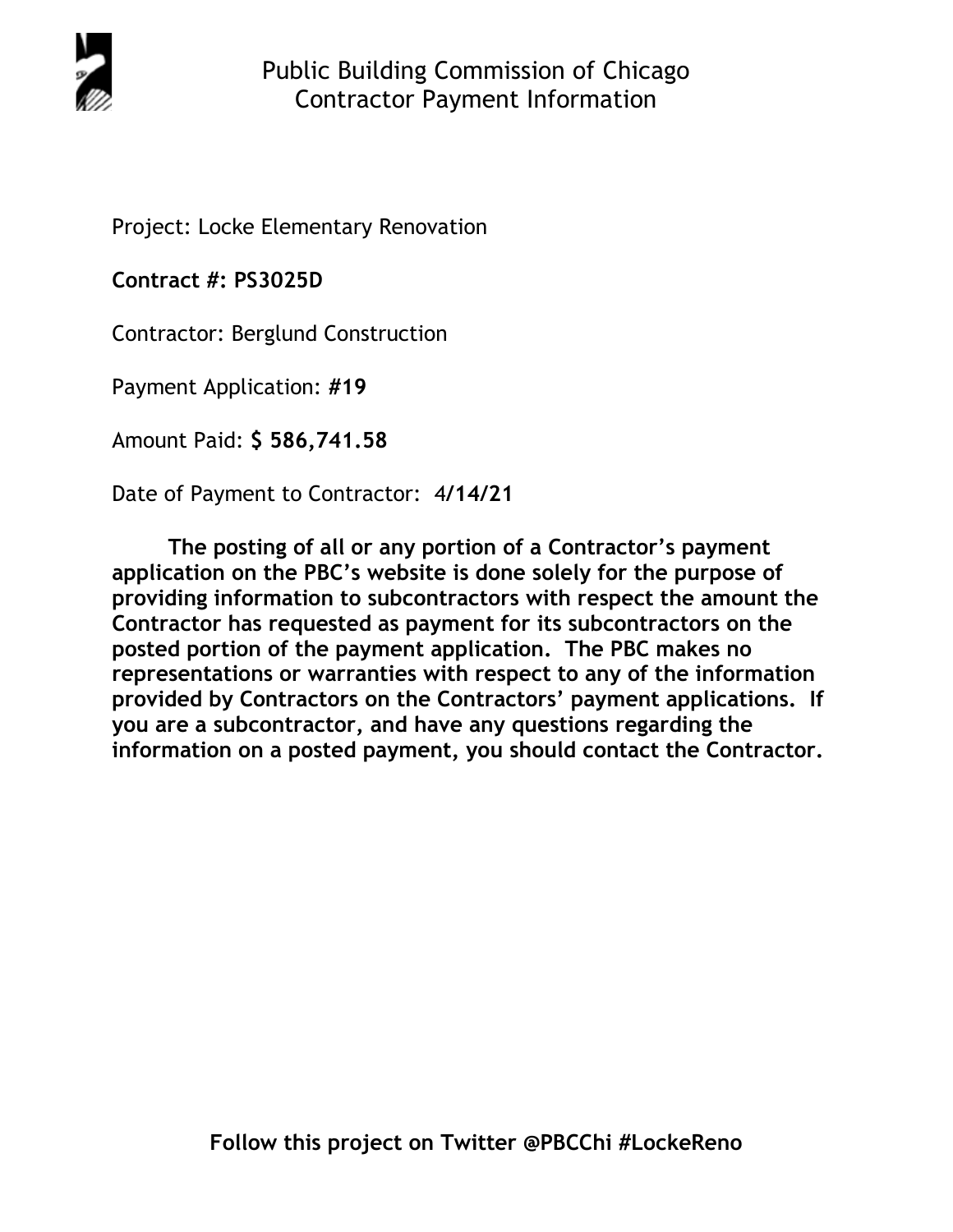#### PUBLIC BUILDING COMMISSION OF CHICAGO EXHIBIT S CERTIFICATE OF ARCHITECT. ENGINEER

| DATE:                                                    |                                        |                                  |    |           |
|----------------------------------------------------------|----------------------------------------|----------------------------------|----|-----------|
| <b>PROJECT:</b>                                          | <b>CPS Locke Elementary Renovation</b> |                                  |    |           |
| Pay Application No.:<br>For the Period:<br>Contract No.: |                                        | 19<br>2/1/2021<br><b>PS3025D</b> | to | 2/28/2021 |

In accordance with Resolution No. \_\_\_\_\_\_, adopted by the Public Building Commission of Chicago on\_\_\_\_\_\_\_\_,relating to the \$\_\_\_\_\_\_\_\_\_\_\_\_\_\_\_\_\_\_\_\_Revenue Bonds issued by the Public Building Commission of Chicago for the financing of this project (and all terms used herein shall have the same meaning as in said Resolution), I hereby certify to the Commission and to its Trustee, that:

- 1. Obligations in the amounts stated herein have been incuned by the Commission and that each item thereof is a proper charge against the Construction Account and has not been paid; and
- 2. No amount hereby approved for payment upon any contract will, when added to all amounts previously paid upon such contract, exceed 90% of current estimates approved by the Architect - Engineer until the aggregate amount of payments withheld equals 5% of the Contract Price (said retained funds being payable as set forth in said Resolution).

| <b>THE CONTRACTOR:</b>                                                   | <b>Berglund Construction</b><br>111 E. Wacker Drive, Suite 2450, Chicago, IL 60601 |                                     |               |
|--------------------------------------------------------------------------|------------------------------------------------------------------------------------|-------------------------------------|---------------|
| <b>General Construction Services</b><br><b>FOR:</b>                      |                                                                                    |                                     |               |
| Is now entitled to the sum of:                                           | \$                                                                                 | 586,741.58                          |               |
| <b>ORIGINAL CONTRACTOR PRICE</b>                                         | \$24,160,000.00                                                                    |                                     |               |
| <b>ADDITIONS</b>                                                         | \$0.00                                                                             |                                     |               |
| <b>DEDUCTIONS</b>                                                        | \$0.00                                                                             |                                     |               |
| <b>NET ADDITION OR DEDUCTION</b>                                         | \$0.00                                                                             |                                     |               |
| <b>ADJUSTED CONTRACT PRICE</b>                                           | \$24,160,000.00                                                                    |                                     |               |
|                                                                          |                                                                                    |                                     |               |
|                                                                          |                                                                                    |                                     | 21,604,041.98 |
| <b>TOTAL AMOUNT EARNED</b>                                               |                                                                                    | \$<br>$\overline{\mathbf{s}}$       |               |
| <b>TOTAL RETENTION</b>                                                   |                                                                                    | S                                   | 1,171,134.82  |
| a) Reserve Withheld @ 5% of Total Amount Earned,                         |                                                                                    | 1,171,134.82                        |               |
| but Not to Exceed 5% of Contract Price<br>b) Liens and Other Withholding |                                                                                    | <u>s</u><br>$\overline{\mathbf{s}}$ |               |
| c) Liquidated Damages Withheld                                           |                                                                                    | $\mathbf{s}$                        |               |
| TOTAL PAID TO DATE (include this Payment)                                |                                                                                    | S                                   | 20 432,907.16 |
| <b>LESS: AMOUNT PREVIOUSLY PAID</b>                                      |                                                                                    | S.                                  | 19,846,165.58 |
| AMOUNT DUE THIS PAYMENT                                                  |                                                                                    | s                                   | 586,741.58    |

Architect Engineer:

signature, date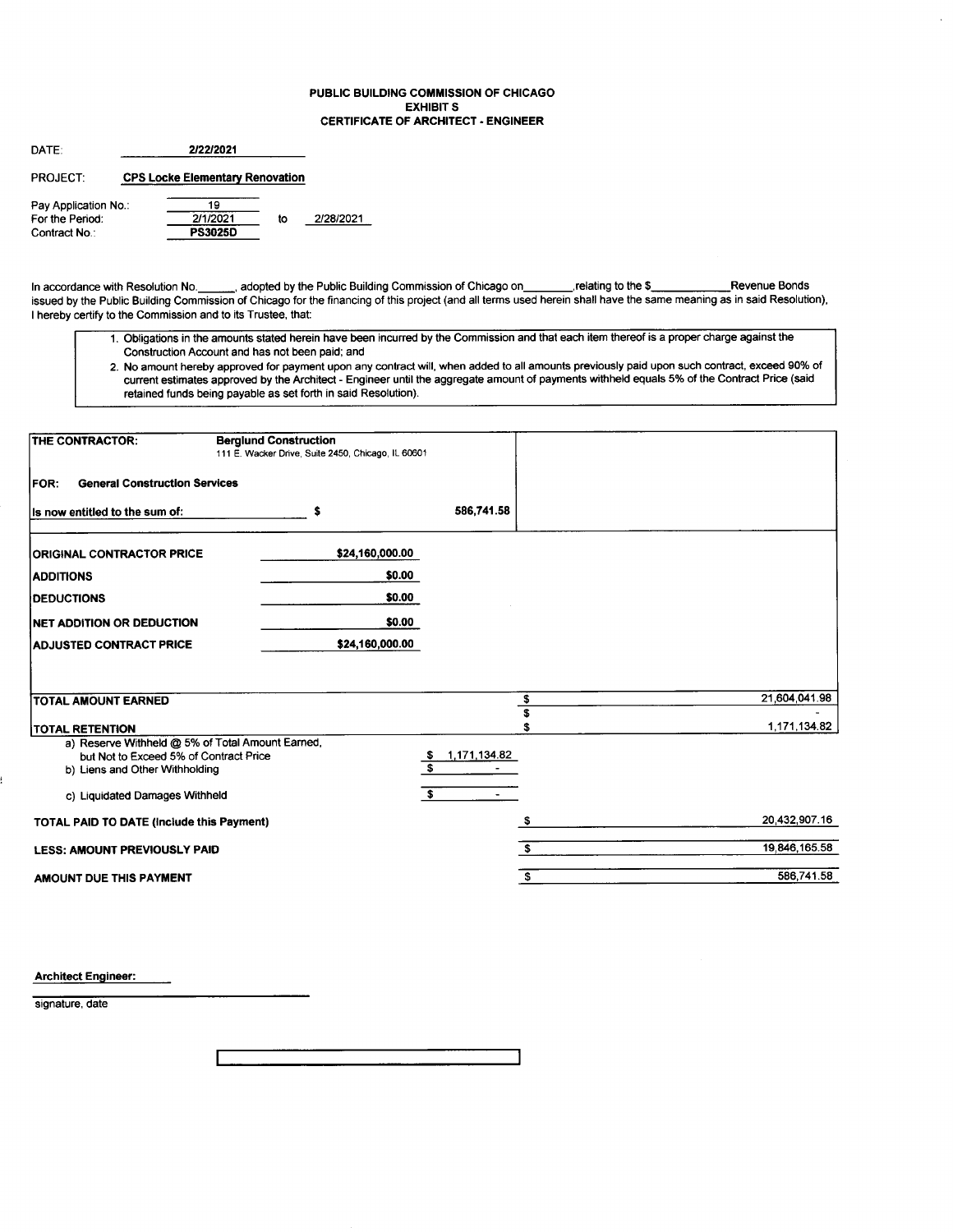# **APPLICATION AND CERTIFICATE FOR PAYMENT**

19 Distribution to: Project: 519012- CPS Locke Elementary To Owner: Public Building Commission of Chicago **Application No.:** Owner Renovation 50 West Washington Street Room 200 **Architect Richard J Daley Center** Contractor **Period To:** 2/28/2021 Chicago, IL 60602 **Via Architect:** From Contractor: Berglund Construction **RADA Architects** 8410 S South Chicago Avenue 233 N. Michigan Avenue, Suite 1900 **Project Nos:** Chicago IL 60601 Chicago, IL 60617 **Contract Date: Contract For:** 

### **CONTRACTOR'S APPLICATION FOR PAYMENT**

Application is made for payment, as shown below, in connection with the Contract. Continuation Sheet is attached.

| 1. Original Contract Sum                                         | \$24,160,000.00 |
|------------------------------------------------------------------|-----------------|
| 2. Net Change By Change Order                                    | \$0.00          |
| 3. Contract Sum To Date                                          | \$24,160,000.00 |
| 4. Total Completed and Stored To Date                            | \$21,604,041.98 |
| 5. Retainage:<br>5.42% of Completed Work<br>a.<br>\$1,171,134.82 |                 |
| 0.00% of Stored Material<br>b.                                   | \$0.00          |
| Total Retainage                                                  | \$1,171,134.82  |
| 6. Total Earned Less Retainage                                   | \$20,432,907.16 |
| 7. Less Previous Certificates For Payments                       | \$19,846,165.58 |
| 8. Current Payment Due                                           | \$586,741.58    |
| 9. Balance To Finish, Plus Retainage                             | \$3,727,092.84  |

| <b>CHANGE ORDER SUMMARY</b>                           | <b>Additions</b> | Deductions |  |  |  |
|-------------------------------------------------------|------------------|------------|--|--|--|
| Total changes approved<br>in previous months by Owner | \$0.00           | \$0.00     |  |  |  |
| Total Approved this Month                             | \$0.00           | \$0.00     |  |  |  |
| <b>TOTALS</b>                                         | \$0.00           | \$0.00     |  |  |  |
| Net Changes By Change Order                           | \$0.00           |            |  |  |  |

The undersigned Contractor certifies that to the best of the Contractor's knowledge, information, and belief, the work covered by this Application for Payment has been completed in accordance with the Contract Documents. That all amounts have been paid by the Contractor for Work for which previous Certificates for Payment were issued and payments received from the Owner, and that current payment shown herein is now due.

**CONTRACTOR: Berglund Construction** 

**Invoice #: 51015** 

BuFord Birdund

Date: 2/22/2021

State of:  $\frac{1}{\log 5}$ Subscribed and sworn to before me Notary Public: My Commission exp

county of: Cook

**ARCHITECT'S CERTIFICATE FOR PAYMENT** In accordance with the Contract Documents, based on on kite observato comprising the above application, the Architect certifies to the Ownel th Architect's knowledge, information, and belief, the World hasin the quality of the Work is in accordance with the Contra is entitled to payment of the AMOUNT CERTIFIED.

AMOUNT CERTIFIED \$586,741.58

(Attach explanation if amount certified differs from the amount applied. Initial all figures on this Application and on Continuation Sheet that are changed to conform with the amount certified.)

**ARCHITECT:** 02/23/21 By: Date:

This Certificate is not negotiable. The AMOUNT CERTIFIED is payable only to the Contractor named herein. Issuance, payment, and acceptance of payment are without prejudice to any rights of the Owner or Contractor under this Contract.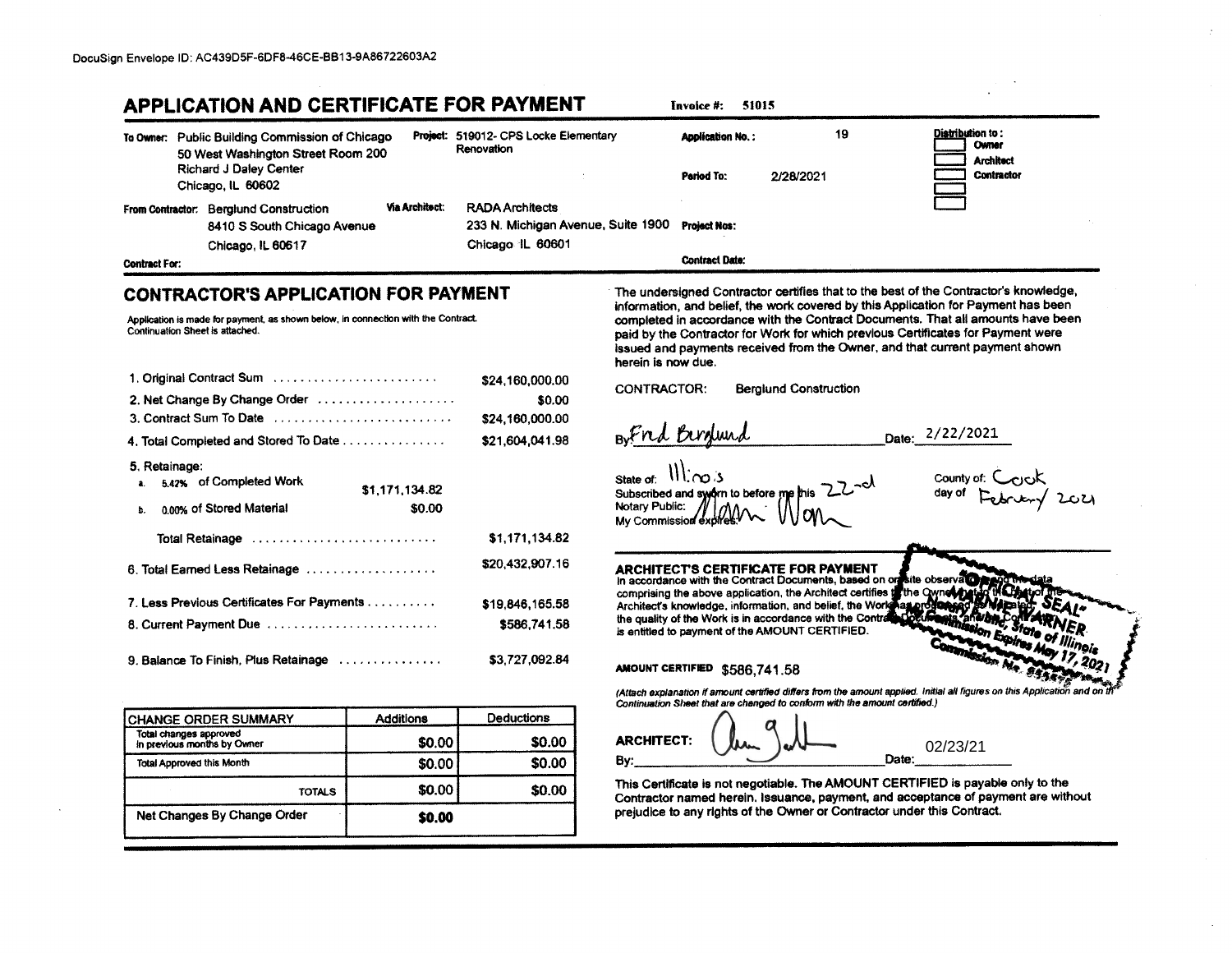PUBLIC BUILDING COMMISSION OF CHICAGO

EXHIBIT A - PART 1

|         |                                                                                           | CONTRACTOR'S SWORN STATEMENT AND AFFIDAVIT FOR PARTIAL PAYMENT (page 1 of 2)                                                                                                                                                                                                                                                                                                                                                                                                                                                                                                                                                                                                                       |                             |                                   |  |
|---------|-------------------------------------------------------------------------------------------|----------------------------------------------------------------------------------------------------------------------------------------------------------------------------------------------------------------------------------------------------------------------------------------------------------------------------------------------------------------------------------------------------------------------------------------------------------------------------------------------------------------------------------------------------------------------------------------------------------------------------------------------------------------------------------------------------|-----------------------------|-----------------------------------|--|
| Project | CPS Locke Elementary Revovation<br>PBC Project #05345                                     |                                                                                                                                                                                                                                                                                                                                                                                                                                                                                                                                                                                                                                                                                                    |                             | CONTRACTOR Berglund Construction  |  |
|         | Job Location 2828 North Oak Avenue, Chicago, IL 60634                                     |                                                                                                                                                                                                                                                                                                                                                                                                                                                                                                                                                                                                                                                                                                    |                             |                                   |  |
|         | Owner Public Building Commission Of Chicago                                               |                                                                                                                                                                                                                                                                                                                                                                                                                                                                                                                                                                                                                                                                                                    | APPLICATION FOR PAYMENT #19 |                                   |  |
|         | STATE OF ILLINOIS } SS<br>COUNTY OF COOK                                                  |                                                                                                                                                                                                                                                                                                                                                                                                                                                                                                                                                                                                                                                                                                    |                             |                                   |  |
|         |                                                                                           | The affiant, being first duly sworn on oath, deposes and says that he/she is Fred Berglund - President, of Berglund Construction, an Illinois corporation, and duly authorized to make this Affidavit in behalf of said corpor<br>that said corporation is the Contractor with the PUBLIC BUILDING COMMISSION OF CHICAGO, Owner, under Contract No. PS3025D dated the 10th day of September, 2019, for the following project:                                                                                                                                                                                                                                                                      |                             |                                   |  |
|         |                                                                                           | CPS Locke Elementary Renovation<br>that the following statements are made for the purpose of procuring a partial payment of                                                                                                                                                                                                                                                                                                                                                                                                                                                                                                                                                                        | 586.741.58                  | under the terms of said Contract: |  |
|         | services, furnished or prepared by each of them to or on account of said work, as stated: | That the work for which payment is requested has been completed, free and clear of any and all claims, liens, charges, and expenses of any kind or nature whatsoever, and in full compliance with the contract documents and t<br>purposes of said contract, the following persons have been contracted with, and have furnished or prepared materials, equipment, supplies, and services for, and having done labor on said improvement. That the respective am<br>of money due and to become due to each of them respectively. That this statement is a full, true, and complete statement of all such persons and of the full amount now due and the amount heretofore paid to each of them for |                             |                                   |  |
|         |                                                                                           |                                                                                                                                                                                                                                                                                                                                                                                                                                                                                                                                                                                                                                                                                                    |                             |                                   |  |

## CONSTRUCTION (pre con; trades; gel req)

|                          | <b>PRECONSTRUCTION SERVICES</b>                                                    |                                               |                                          |                                   |            |                          |            | --------- Work Completed-------- |         |               |           |                                       |      |                   |
|--------------------------|------------------------------------------------------------------------------------|-----------------------------------------------|------------------------------------------|-----------------------------------|------------|--------------------------|------------|----------------------------------|---------|---------------|-----------|---------------------------------------|------|-------------------|
| TEMF<br>(same on<br>SOV) | Subcontractor Name & Address                                                       | Type of Work                                  | Original contract<br>amount: initial GMP | PBC Change Orders   Change Orders | Genl Contr | Adjusted Contract<br>Amt | l Complete | Previous                         | Current | Total to date | retainage | net previous billing   net amount due |      | remaining to bill |
| 00500                    | <b>Berglund Construction</b><br>111 E. Wacker Dr., Suite 2450<br>Chicago, IL 60601 | <b>Preconstruction Services</b>               | 143,000.00                               | 0.00                              | 0.00       | 143.000.00               | 100%       | 143,000.00                       | 0.00    | 143,000.00    | 0.00      | 143,000.00                            | 0.00 | 0.00              |
| 00510                    | Valor Technologies<br>3 Northpoint Court<br>Bolingbrook, IL 60440                  | Abatement Spring Break Work Exploratory       | 11,885.00                                | 0.00                              | 0.00       | 1,885.00                 | 100%       | 11,885.00                        | 0.00    | 11.885.00     | 0.00      | 11.885.00                             | 0.00 | 0.00              |
| 00511                    | Brandenburger Plumbing<br>3245 W. 111th St.<br>Chicago, IL 60655                   | Televise Roof Drains Pre-con                  | 6.750.00                                 | 0.00                              | 0.00       | 6,750.00                 | 100%       | 6,750.00                         | 0.00    | 6,750.00      | 0.00      | 6,750.00                              | 0.00 | 0.00              |
| 00530                    | <b>Berglund Construction</b><br>111 E. Wacker Dr., Suite 2450<br>Chicago, IL 60601 | Spring Break & Spandrel Beam Exploratory Work | 38,414.00                                | 0.00                              | 0.00       | 38.414.00                | 100%       | 38.414.00                        | 0.00    | 38,414.00     | 0.00      | 38.414.00                             | 0.00 | 0.00              |
|                          |                                                                                    | <b>Subtotal Preconstruction Services</b>      | 200,049.00                               | 0.00                              | 0.00       | 200,049.00               | 100%       | 200.049.00                       | 0.00    | 200,049.00    | 0.00      | 200.049.00                            | 0.00 | 0.00              |

У. ٠ż

| <b>COST OF WORK</b>               |                                                                                 |                             |                                          |                                   |              |                          |            |             |          |               |           |                                       |          |                   |
|-----------------------------------|---------------------------------------------------------------------------------|-----------------------------|------------------------------------------|-----------------------------------|--------------|--------------------------|------------|-------------|----------|---------------|-----------|---------------------------------------|----------|-------------------|
|                                   | <b>ITRADE CONTRACTOR COSTS</b>                                                  |                             |                                          |                                   |              |                          |            |             |          |               |           |                                       |          |                   |
| <b>ITEM #</b><br>(same on<br>SOV) | Subcontractor Name & Address                                                    | Type of Work                | Original contract<br>amount: initial GMP | PBC Change Orders   Change Orders | Geni Contr   | Adjusted Contract<br>Amt | % Complete | Previous    | Current  | Total to date | retainage | net previous billing   net amount due |          | remaining to bill |
| 00000                             | Gail White Interiors<br>4430 Butterfield Road<br>Hillside, IL 60162             | <b>Window Treatments</b>    | 0.00                                     | 112.063.00                        | 8.896.82     | 120,959.82               | 97%        | 112.059.85  | 5,760.79 | 117,820.64    | 11,782.06 | 100,853.87                            | 5.184.71 | 14,921.24         |
| 01168                             | <b>BCC</b>                                                                      | Site Work                   | 0.00                                     | 54.880.00                         | 25.479.53    | 80,359.53                | 100%       | 80,359.53   | 0.00     | 80 359 53     | 4,017.99  | 76.341.54                             | 0.00     | 4,017.99          |
| 01215                             | <b>Berglund Construction</b><br>8410 S. South Chicago Ave.<br>Chicago, IL 60617 | <b>Expedited Schedule C</b> | 0.00                                     | 733.022.00                        | 0.00         | 733,022.00               | 85%        | 626, 265.19 | 0.00     | 626, 265, 19  | 31.313.27 | 594,951.92                            | 0.00     | 138,070.08        |
| 01535                             | Bofo Waterproofing Systems<br>5521 W. 110th St. Unit #9<br>Oak Lawn, IL 60453   | Waterproofing               | 0.00                                     | 31,250.00                         | 1,209.19     | 32,459.19                | 100%       | 32.459.19   | 0.00     | 32.459.19     | 3.245.92  | 29.213.27                             | 0.00     | 3,245.92          |
| 01575                             | Unity Fencing<br>2532 W. Warren Blvd.<br>Chicago, IL 60612                      | Temporary Fence             | 11.109.00                                | 17.320.13                         | 0.00         | 28,429.13                | 100%       | 28.429.13   | 0.00     | 28.429.13     | 1.421.46  | 27,007.67                             | 0.00     | 1.421.46          |
| 01700                             | Awarded to Ornelas                                                              | Remove/Reinstall Windows    | 36,234.00                                | 0.00                              | $-36,234.00$ | 0.00                     | #DIV/0!    | 0.00        | 0.00     | 0.00          | 0.00      | 0.00                                  | 0.00     | 0.00              |

 $\sim 10^{-1}$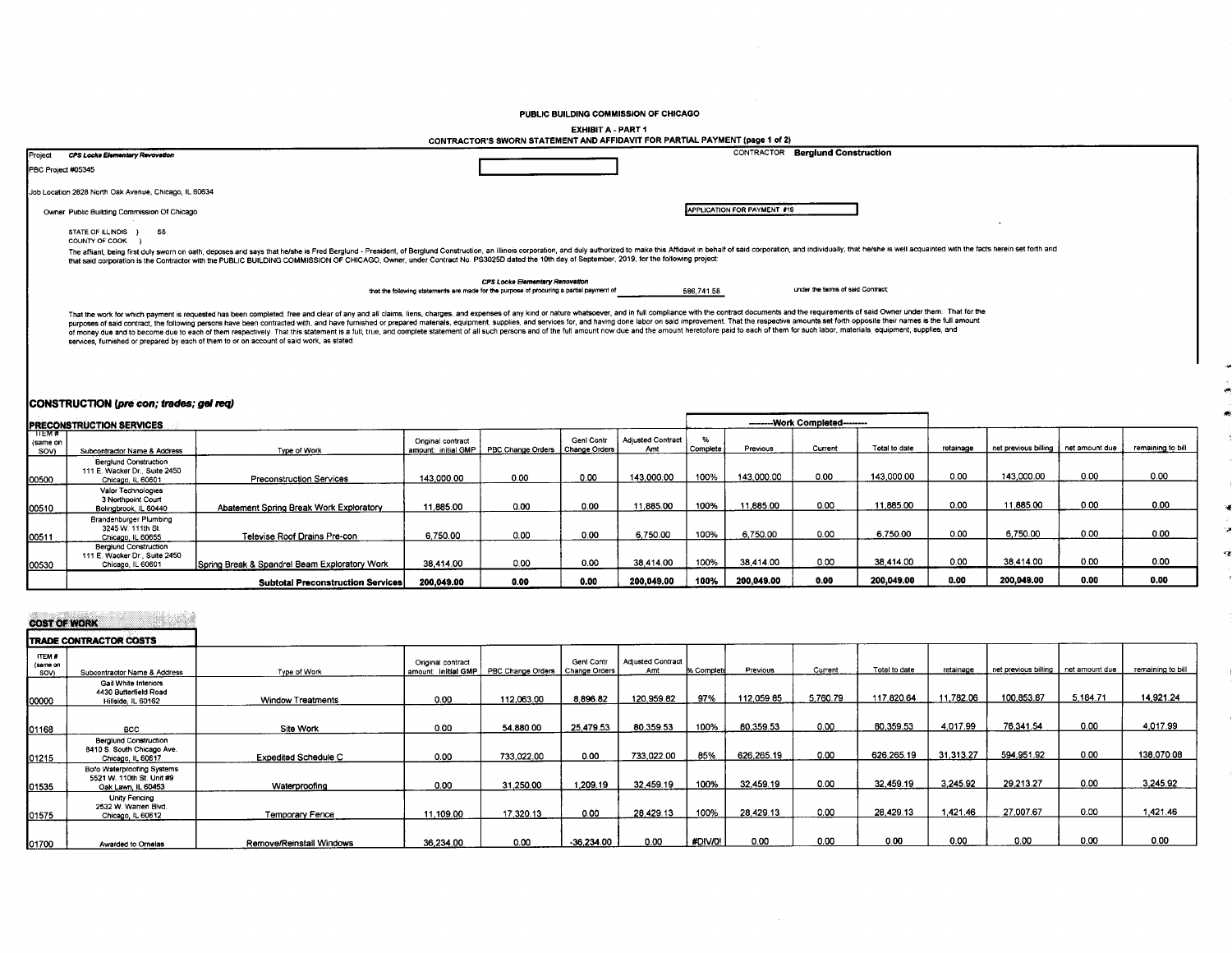| 01751   | Carney & Company<br>636 Schneider Drive<br>South Elgin, IL 60177                | Furnish Temporary Lockers         | 0.00         | 13.020.00    | 0.00        | 13,020.00    | 100%    | 13,020.00    | 0.00       | 13.020.00    | 651.00     | 12.369.00    | 0.00       | 651.00     |
|---------|---------------------------------------------------------------------------------|-----------------------------------|--------------|--------------|-------------|--------------|---------|--------------|------------|--------------|------------|--------------|------------|------------|
|         | Corsetti Structural Steel<br>2515 New Lennox Rd.                                |                                   |              |              |             |              |         |              | 0.00       | 23,100.00    | 1,155.00   | 21.945.00    | 0.00       | 1.155.00   |
| 01851   | Joliet, IL 60433                                                                | Steel Tubular                     | 0.00         | 0.00         | 23,100.00   | 23,100.00    | 100%    | 23,100.00    |            |              |            |              |            |            |
| 02000   | Safe Environmental<br>10030 Express Dr., Suite A & B<br>Highland, IN 46323      | Demo & Abatement                  | 254,348.00   | 919,365.16   | 10.449.00   | 1,184,162.16 | 100%    | 1,184,162.16 | 0.00       | 1,184,162.16 | 59.208.11  | 1.124.954.05 | 0.00       | 59,208.11  |
|         |                                                                                 |                                   |              |              |             |              |         |              |            |              |            |              |            |            |
| 02120   | BCC                                                                             | Furniture remove/relocate         | 0.00         | 60,000.00    | 0.00        | 60,000.00    | 100%    | 0.00         | 60,000.00  | 60,000.00    | 3,000.00   | 0.00         | 57,000.00  | 3,000.00   |
| 03300   | <b>Berglund Construction</b><br>8410 S. South Chicago Ave.<br>Chicago, IL 60617 | Concrete Repairs, Masonry & Steel | 2.676.460.00 | 6.455,715.53 | 84,409.96   | 9.216.585.49 | 100%    | 9.146.547.45 | 70,038.04  | 9.216.585.49 | 460.829.27 | 8,689,220.09 | 66.536.13  | 460.829.27 |
|         | <b>Ornelas Construction</b>                                                     |                                   |              |              |             |              |         |              |            |              |            |              |            |            |
|         | 12520 Horseshoe Drive                                                           |                                   | 104.956.00   | 337.052.00   | 473.371.14  | 915,379.14   | 100%    | 577,905.44   | 337.473.70 | 915,379.14   | 45,768.95  | 549,010.17   | 320,600.02 | 45,768.95  |
| 06100   | New Lenox, IL 60651<br>M.W. Powell                                              | Carpentry                         |              |              |             |              |         |              |            |              |            |              |            |            |
|         | 3445 S. Lawndale Ave.                                                           |                                   |              |              |             |              |         | 1,074,750.75 | 0.00       | 1.074.750.75 | 53.737.54  | 1,021,013.21 | 0.00       | 150,654.98 |
| 07500   | Chicago, IL 60623                                                               | Roofing                           | 105,000.00   | 964,000.00   | 102.668.19  | 1.171.668.19 | 92%     |              |            |              |            |              |            |            |
|         |                                                                                 | Roofing Temp Safeway              | 0.00         | 0.00         | 5.194.10    | 5.194.10     | 100%    | 5,194.10     | 0.00       | 5.194.10     | 259.70     | 4,934.40     | 0.00       | 259.70     |
| 07590   | BCC<br>Spray Insulations                                                        |                                   |              |              |             |              |         |              |            |              |            |              |            |            |
| 07800   | 7831 N. Nagle Ave.<br>Morton Grove, IL 60053                                    | Spray Fireproofing                | 0.00         | 85,025.00    | 0.00        | 85.025.00    | 100%    | 85,025.00    | 0.00       | 85.025.00    | 4.251.25   | 80,773.75    | 0.00       | 4,251.25   |
|         | Modernfold<br>240 S. Westgate Drive                                             |                                   |              |              |             |              |         |              |            |              |            |              |            |            |
| 08350   | Carol Stream, IL 60188                                                          | <b>Folding Partitions</b>         | 0.00         | 25,625.00    | 0.00        | 25.625.00    | 100%    | 25.625.00    | 0.00       | 25.625.00    | 1,281.25   | 24.343.75    | 0.00       | 1.281.25   |
|         | Jensen Window Corporation                                                       |                                   |              |              |             |              |         |              |            |              |            |              |            |            |
|         | 7641 W. 100th Place                                                             |                                   | 0.00         | 1,123,576.00 | 1,040.00    | 1,124,616.00 | 100%    | 1.124.616.00 | 0.00       | 1.124.616.00 | 112.461.60 | 1.012.154.40 | 0.00       | 112,461.60 |
| 08400   | Bridgeview, IL 60455                                                            | Window/Glazing                    |              |              |             |              |         |              |            |              |            |              |            |            |
|         | JP Phillips<br>3220 Wolf Road                                                   |                                   |              |              |             |              |         |              |            | 530,287.65   | 26,514.38  | 444.435.65   | 59,337.62  | 26,514.38  |
| 09102   | Franklin Park, IL 60131                                                         | Plaster/Drywall                   | 88,913.00    | 355,652.00   | 85.722.65   | 530.287.65   | 100%    | 467.827.00   | 62,460.65  |              |            |              |            |            |
|         | <b>Consolidated Flooring</b>                                                    |                                   |              |              |             |              |         |              |            |              |            |              |            |            |
| 09600   | 162 N. Franklin St., 5th Floor<br>Chicago, IL 60606                             | Flooring                          | 7,500.00     | 40,785.00    | 7,079.50    | 55.364.50    | 100%    | 55,364.50    | 0.00       | 55.364.50    | 2.768.24   | 52.596.26    | 0.00       | 2,768.24   |
|         | Continental Painting & Decorating                                               |                                   |              |              |             |              |         |              |            |              |            |              |            |            |
|         | 2255 S. Wabash Ave.                                                             |                                   |              |              | 31,937.83   | 294.362.83   | 98%     | 262 785 10   | 26,758.73  | 289.543.83   | 14,477.19  | 249.645.85   | 25.420.79  | 19,296.19  |
| 09900   | Chicago, IL 60616                                                               | Painting                          | 48,800.00    | 213,625.00   |             |              |         |              |            |              |            |              |            |            |
|         | Quality Erectors 1<br>5100 Baseline Road                                        |                                   |              |              |             |              |         |              |            |              |            |              |            |            |
| 10220   | Oswego, IL 60543                                                                | Permanent Lockers                 | 0.00         | 166,525.00   | 0.00        | 166,525.00   | 100%    | 166,525.00   | 0.00       | 166.525.00   | 8.326.25   | 158.198.75   | 0.00       | 8.326.25   |
|         | <b>USA Fire Protection</b>                                                      |                                   |              |              |             |              |         |              |            |              |            |              |            |            |
|         | 28427 N. Ballard                                                                | <b>Fire Supression</b>            | 0.00         | 6.240.00     | $-1.110.00$ | 5,130.00     | 100%    | 5,130.00     | 0.00       | 5,130.00     | 256.50     | 4.873.50     | 0.00       | 256.50     |
| 13900   | Lake Forest, IL 60045                                                           |                                   |              |              |             |              |         |              |            |              |            |              |            |            |
|         |                                                                                 |                                   |              |              |             | 75.148.51    | 0%      | 0.00         | 0.00       | 0.00         | 0.00       | 0.00         | 0.00       | 75.148.51  |
| 13965   | Not Let                                                                         | Bergiund Allowance Alternates     | 0.00         | 602.805.08   | -527,656.57 |              |         |              |            |              |            |              |            |            |
|         |                                                                                 |                                   |              |              |             |              |         |              |            |              |            |              |            |            |
| 15350   | <b>BCC</b>                                                                      | Fire Watch                        | 0.00         | 34,702.00    | 0.00        | 34.702.00    | 100%    | 34,702.00    | 0.00       | 34,702.00    | 1,735.11   | 32,966.89    | 0.00       | 1,735.11   |
|         | RJL Group                                                                       |                                   |              |              |             |              |         |              |            |              |            |              |            |            |
|         | 10022 Harnew Road W                                                             | Electric                          | 172,800.00   | 498.533.00   | 56,502.30   | 727.835.30   | 96%     | 696.427.30   | 0.00       | 696,427.30   | 34,821.36  | 661,605.94   | 0.00       | 66.229.36  |
| 16500   | Oak Lawn, IL 60453<br>C.J. Erickson Plumbing                                    |                                   |              |              |             |              |         |              |            |              |            |              |            |            |
|         | 4141 W. 124th Place                                                             |                                   |              |              | 16,722.56   | 405.722.56   | 100%    | 402.910.56   | 2,812.00   | 405,722.56   | 40,572.26  | 362,619.50   | 2,530.80   | 40,572.26  |
| 22000   | Alsip, IL 60803                                                                 | Plumbing                          | 105.000.00   | 284,000.00   |             |              |         |              |            |              |            |              |            |            |
|         | Amber Mechanical Contractors<br>11950 S. Central Ave.                           |                                   |              |              |             |              |         |              |            |              |            |              |            |            |
| 23000   | Alsip, IL 60803                                                                 | Mechanical                        | 164.200.00   | 656,800.00   | 0.00        | 821,000.00   | 100%    | 815,221.00   | 5.779.00   | 821,000.00   | 82,100.00  | 733,698.90   | 5.201.10   | 82.100.00  |
|         | Midwest Tar Sealer                                                              |                                   |              |              |             |              |         |              |            |              |            |              |            |            |
|         | 1485 E. Thorndale Ave                                                           | Asphalt Paving                    | 0.00         | 10,120.00    | $-3.688.00$ | 6.432.00     | 0%      | 0.00         | 0.00       | 0.00         | 0.00       | 0.00         | 0.00       | 6,432.00   |
| 32100   | Itasca, IL 60143                                                                |                                   |              |              |             |              |         |              |            |              |            |              |            |            |
|         | Fence Masters<br>20400 S. Cottage Grove                                         |                                   |              |              |             |              |         | 23,310.00    | 0.00       | 23,310.00    | 1,165.50   | 22,144.50    | 0.00       | 1.165.50   |
| 32500   | Chicago Heights, IL 60411                                                       | Permanent Fencing                 | 0.00         | 3.675.00     | 19,635.00   | 23,310.00    | 100%    |              |            |              |            |              |            |            |
|         | Twin Oaks Landscaping                                                           |                                   |              |              |             |              |         |              |            |              |            |              |            |            |
| 32900   | 997 Harvey Road<br>Owego, IL 60543                                              | Landscaping                       | 0.00         | 156,600.00   | 0.00        | 156,600.00   | 100%    | 156,600.00   | 0.00       | 156,600.00   | 15,660.00  | 140,940.00   | 0.00       | 15,660.00  |
|         |                                                                                 |                                   |              |              |             |              |         |              |            |              |            |              |            |            |
|         |                                                                                 |                                   | 0.00         | 69,089.00    | -69,089.00  | 0.00         | #DIV/0  | 0.00         | 0.00       | 0.00         | 0.00       | 0.00         | 0.00       | 0.00       |
| 01850-2 | TBD                                                                             | Pipe Scaffold                     |              |              |             |              |         |              |            |              |            |              |            |            |
|         | Safway Atlantic<br>625 S. IL Route 83                                           |                                   |              |              |             |              |         |              | 13.152.99  | 174,595.88   | 8,729.80   | 153,370.74   | 12,495.34  | 8,729.80   |
| 01850-3 | Elmhurst, IL 60181                                                              | Pipe Scaffold                     | 0.00         | 55,208.00    | 119,387.88  | 174,595.88   | 100%    | 161.442.89   |            |              |            |              |            |            |
|         |                                                                                 |                                   |              | 0.00         | 0.00        | 0.00         | #DIV/0! | 0.00         | 0.00       | 0.00         | 0.00       | 0.00         | 0.00       | 0.00       |
|         |                                                                                 |                                   |              |              |             |              |         |              |            |              |            |              |            |            |
|         |                                                                                 |                                   |              |              |             |              |         |              |            |              |            |              |            |            |